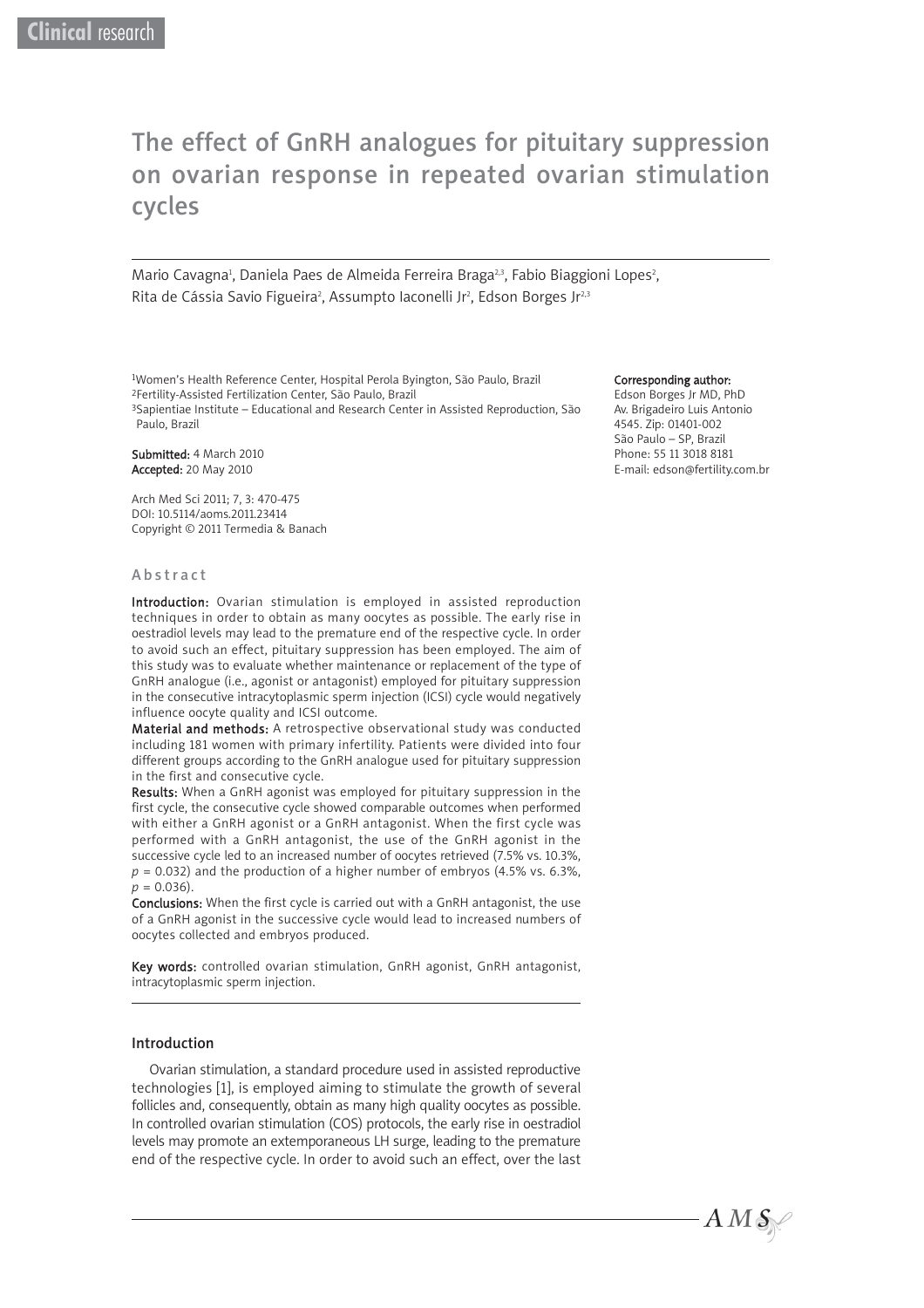20 years, pituitary suppression has been employed. Initially, pituitary suppression was attempted using GnRH agonists and, more recently, GnRH antagonists were introduced [2, 3].

Previous studies indicated that GnRH antagonists were related to lower pregnancy and implantation rates [4-7]. However, recent studies do not support such conclusions [8-11], especially when avoiding initiation of ovarian stimulation in patients showing high progesterone levels [12, 13] and when providing LH activity supplementation during the late follicular phase [1].

Another issue that remains controversial is whether ovarian response is affected by consecutive COS. While some investigations have suggested that repeated COS cycles lead to a decrease in the number of collected oocytes [14], other studies do not agree with such an effect [15, 16]. The aim of the present investigation is to evaluate whether maintenance or replacement of the type of GnRH analogue (i.e., agonist or antagonist) employed for pituitary suppression in the consecutive intracytoplasmic sperm injection (ICSI) cycle would negatively influence the ICSI outcome.

# Material and methods

# Experimental design

We retrospectively evaluated 181 women with primary infertility undergoing two consecutive ICSI cycles within a 3-month interval. The patients included in the study had an unsuccessful result in the first attempt and no cryopreserved embryos for a thawed embryo transfer; therefore a second ICSI cycle was performed.

All patients included in the study underwent the second ICSI cycle after the first attempt had failed. Patients showing the following characteristics were excluded from the study: (i) Body mass index ≥ 30 kg/m<sup>2</sup>, (ii) blood serum FSH > 10 mU/ml on day 3 of the menstrual cycle, (iii) presence of clinically significant systemic disease, (iv) presence of endometriosis grades III-IV, (v) previous ovarian surgery, and (vii) presence of polycystic ovarian syndrome.

The distribution of the infertility causes among the groups is described in Table I. Informed written consent in which patients agreed to share the outcomes of their own cycles for research purposes was obtained. The study was approved by the local institutional review board.

Patients were divided into four different groups according to the GnRH analogue used for pituitary suppression: (i) group I: GnRH agonist in the first and second cycles of COS  $(n = 66)$ ; (ii) group II: GnRH agonist in the first cycle and GnRH antagonist in the second  $(n = 52)$ ; (iii) group III: GnRH antagonist in both the first and second cycles of COS (*n* = 36); (iv) group IV: GnRH antagonist and GnRH agonist in the first and second cycle, respectively  $(n = 27)$ .

The endpoints of this study were total dose of r-FSH administered, number of metaphase II (MII) oocytes retrieved, number of embryos produced, and ongoing pregnancy rates in the second attempt. An ongoing pregnancy is defined as an intrauterine pregnancy with the presence of fetal heart beats 11-12 weeks after embryo transfer.

#### Controlled ovarian stimulation

In cycles in which a GnRH agonist was employed, ovarian stimulation was performed as follows: 1 mg leuprolide acetate (Lupron Kit®, Abbott S.A. Societé Française des laboratories, Paris, France) was administered subcutaneously from day 18 of the previous menstrual cycle. After 12 to 14 days, the dose of GnRH agonist was reduced to 0.5 mg and ovarian stimulation was achieved with a fixed daily dose of 225 IU of r-FSH (Gonal F®, Serono, Geneve, Switzerland).

In cycles in which a GnRH antagonist was used, ovarian stimulation started on days 2-3 of the menstrual cycle with a fixed dose of 225 IU of r-FSH on a daily basis. When at least one follicle  $\geq$  14 mm was visualized 0.25 mg of cetrorelix acetate (Cetrotide®, Serono, Geneve, Switzerland) was administered subcutaneously, until the day of hCG triggering injection.

For both pituitary blockage regimens, when adequate follicular growth and serum oestradiol levels were observed, recombinant human chorionic gonadotrophin was administered to trigger the final follicular maturation. Oocytes were collected 35 h after hCG administration by transvaginal ultrasound ovum pick-up.

Table I. Distribution of infertility cause among the groups

| Infertility cause | $(n = 66)$ | II $(n = 52)$ | III $(n = 36)$ | $N(n = 27)$ | Value of p |
|-------------------|------------|---------------|----------------|-------------|------------|
| Male factor       | 60.6%      | 57.7%         | 55.5 %         | 66.6%       | 0.657      |
| Idiopathic        | 9.09%      | 11.5%         | 13.8%          | 11.1%       | 0.612      |
| Poor response     | 27.2%      | 25.0%         | 27.7%          | 18.5%       | 0.328      |
| Other             | 3.03%      | 5.7%          | 2.7%           | 3.7%        | 0.525      |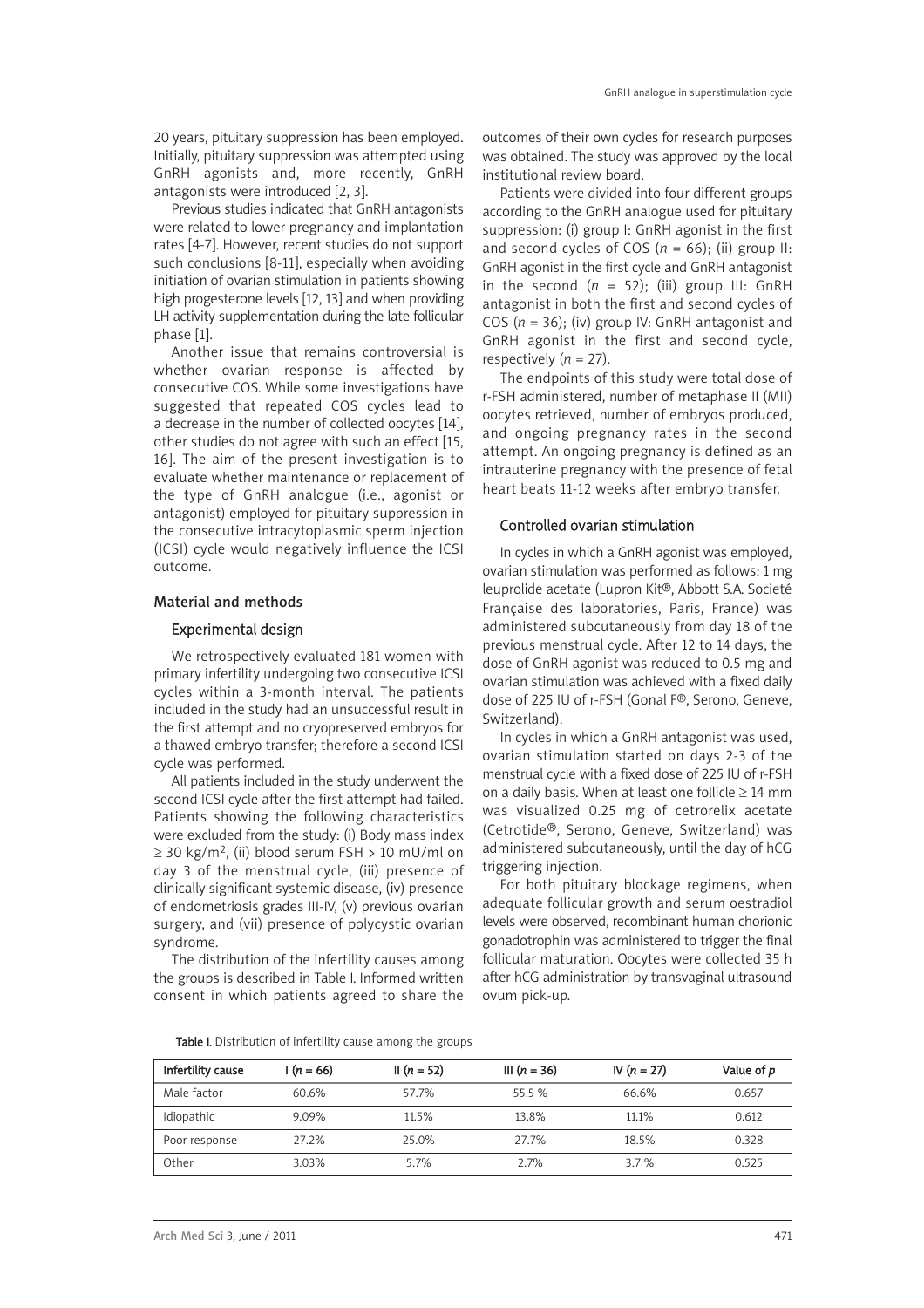## Sperm samples

Ejaculated spermatozoa were obtained by masturbation after 3-5 days of ejaculatory abstinence. After liquefaction at room temperature, sperm samples were selected by swim up, which was performed by diluting semen samples in a Hepes-buffered medium (1 : 1; Irvine Scientific, Santa Ana, USA) and incubating at 37°C for 1 h, allowing spermatozoa to move from the seminal plasma to the overlayered culture medium.

# Preparation of oocytes

After retrieval, oocytes were placed in culture medium (G-1™-V1, Vitrolife, Kungsbacka, Sweden), Vitrolife, Kungsbacka, Sweden) covered with mineral oil (Ovoil™, Vitrolife, Kungsbacka, Sweden) and incubated at 37°C in 6% CO<sub>2</sub> for 5 h. Cumulus cells were removed with a 30 s exposure to a Hepesbuffered medium containing 80 IU/ml hyaluronidase (Irvine Scientific, Santa Ana, USA). Coronal cells were then manually removed using a finely drawn glass Pasteur pipette (Humagen Fertility Diagnostics, Charlottesville, Virginia, USA).

Denuded oocytes were then assessed for nuclear status. Oocytes showing the release of the first polar body were considered mature and used for ICSI.

# Intracytoplasmic sperm injection

For ICSI, oocytes were placed individually in 4 μl droplets of buffered medium (G-Mops™-V1, Vitrolife, Kungsbacka, Sweden). Sperm was placed in a central 4 μl droplet of polyvinylpyrrolidone solution (PVP, Irvine Scientific, Santa Ana, USA) in a 60 × 15 Mm plastic culture dish (Corning, Massachusetts, USA) covered with warm mineral oil (Ovoil™, Vitrolife, Kungsbacka, Sweden). Sperm injection was carried out on the heated stage (37°C) of an inverted microscope (Eclipse TE 300; Nikon®, Tokyo, Japan) 40 h after hCG trigger

# Statistical analysis

Categorical variables were analysed using  $\chi^2$  or Fisher test as appropriate. Student's *t*-test was employed when the numerical variables showed a normal distribution. Results were then described as mean and standard deviation. Non-parametric analysis (Mann-Whitney test) was performed for non-normally distributed data. In this case, median and range were used for results description.

Results were considered to be significant at the 5% critical level (*p* < 0.05). Data analysis was carried out using Minitab (version 14).

# Results

In both groups submitted to the GnRH agonist in the first cycle, patients' mean ages were 34.29

 $±4.69$  and 35.85  $±3.81$  years for groups I and II, respectively ( $p = 0.658$ ). Also for these groups, the interval between cycles was 68.23 ±15.68 and 56.40 ±19.25 days for groups I and II, respectively (*p* = 0.494). The outcomes of ovarian stimulation in these groups are presented in Table II.

For patients in group I, no differences were found between the first and second cycle for any variable. When patients were treated with the GnRH agonist in the first cycle and subsequently with the antagonist in the second cycle (group II), a significant increase in the number of retrieved MII oocytes was observed. This, however, was not followed by an increase in the number of embryos produced. No differences were found in pregnancy rates between groups I and II (21.2% vs. 28.8%, respectively;  $p = 0.398$ ; Table III).

The mean ages of patients submitted to the GnRH antagonist in the first cycle were 36.9 ±5.0 and 35.9 ±5.0 years for groups III and IV, respectively  $(p = 0.459)$ . Moreover, the mean intervals between cycles were 54.7 ±16.4 and 69.7 ±23.5 days for groups III and IV, respectively (*p* = 0.254).

The outcomes of ovarian stimulation in these groups are presented in Table II. A significant increase in r-FSH dose administered was observed in group III when comparing the first and the second cycles. When, instead of the GnRH antagonist of the first cycle, an agonist was used in the second cycle (group IV), significant increases in the number of retrieved MII oocytes and in the number of embryos produced were observed. However, no differences were found between groups III and IV in pregnancy rates (19.5% vs. 22.2%, respectively;  $p = 0.877$ ; Table III).

Regarding the number of transferred embryos, no significant difference was found when comparing the first and second attempt for groups I, II, III and IV (Table II).

#### **Discussion**

The response to ovarian stimulation depends on several parameters such as woman's age and ovarian reserve status. Whether or not repeated and consecutive COS cycles impair the outcomes of the procedure is controversial. Kolibianakis *et al*. [14] conducted a retrospective analysis with 3,249 patients submitted to at least two COS cycles, and registered an age-independent deterioration of ovarian response across repeated cycles. On the other hand, de Boer *et al*. [15], studying 330 women undergoing consecutive ICSI cycles, observed no decrease in the number of retrieved oocytes over subsequent cycles. Moreover, Caligara *et al*. [17] reported that, in young oocyte donor women, successive COS cycles do not impair ovarian response in terms of the number of oocytes obtained.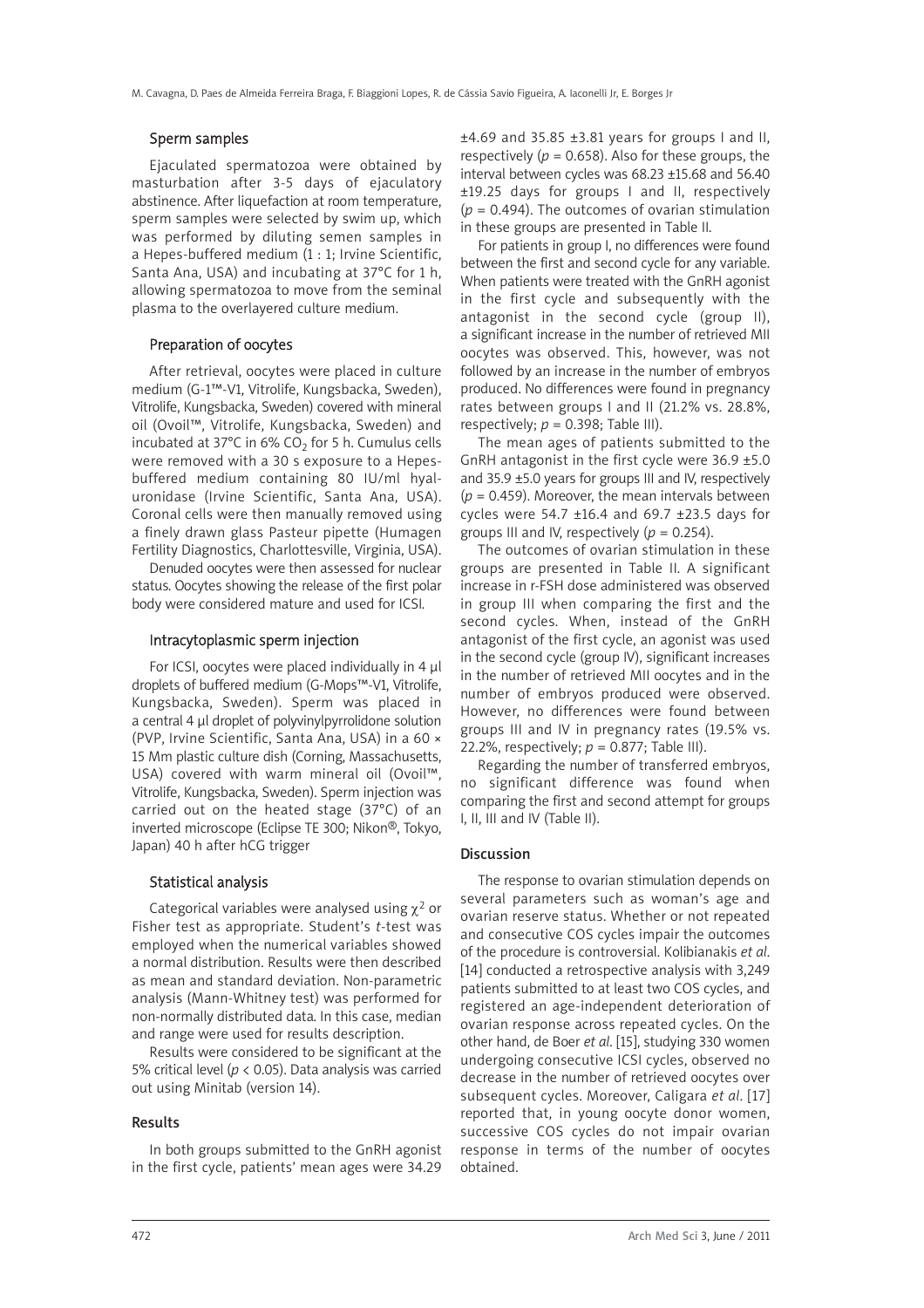| Table II. Outcomes of ovarian stimulation in patients submitted to two consecutive ICSI cycles, based on the nature |  |
|---------------------------------------------------------------------------------------------------------------------|--|
| of the GnRH analogue (agonist and antagonist) used for pituitary suppression in each cycle                          |  |

|                                          | n  | Groups                 | First cycle     |                          | Second cycle    |                 | Value of p |
|------------------------------------------|----|------------------------|-----------------|--------------------------|-----------------|-----------------|------------|
|                                          |    |                        | Agonist         | Antagonist               | Agonist         | Antagonist      |            |
| Total r-FSH<br>dose<br>administered (IU) | 66 |                        | 2,447.7 ±628.9  |                          | 2,583.7 ±765.6  |                 | 0.121      |
|                                          | 52 | Ш                      | 2,628.8 ±542.9  | $\overline{\phantom{0}}$ |                 | 2,790.4 ±626.9  | 0.078      |
|                                          | 36 | $\mathbf{III}$         |                 | 2,509.8 ±593.2           |                 | 2,888.2 ±761.8  | 0.001      |
|                                          | 27 | $\mathsf{I}\mathsf{V}$ |                 | 2,652.0 ±666.9           | 2,831.0 ±796.0  |                 | 0.179      |
| Number of MII                            | 66 |                        | $8.9 \pm 6.8$   |                          | $9.5 \pm 6.7$   |                 | 0.288      |
| oocytes collected                        | 52 | Ш                      | $5.0 \pm 3.7$   |                          |                 | $6.5 \pm 4.7$   | 0.024      |
|                                          | 36 | $\mathbb{H}$           |                 | $7.2 \pm 5.5$            |                 | $7.3 \pm 6.4$   | 0.909      |
|                                          | 27 | IV                     |                 | $7.5 \pm 6.9$            | $10.3 \pm 8.4$  |                 | 0.032      |
| Number of<br>embryos<br>produced         | 66 |                        | $4.8 \pm 3.2$   |                          | $5.8 \pm 4.2$   |                 | 0.088      |
|                                          | 52 | $\mathbf{H}$           | $3.0 \pm 2.3$   | -                        |                 | $3.8 \pm 2.3$   | 0.090      |
|                                          | 36 | $\mathbf{III}$         |                 | $4.4 \pm 3.0$            |                 | $4.8 \pm 3.7$   | 0.440      |
|                                          | 27 | $\mathsf{I}\mathsf{V}$ |                 | $4.5 \pm 3.5$            | $6.3 \pm 5.2$   |                 | 0.036      |
| Number of                                | 66 |                        | $3.07 + 0.15$   |                          | $3.05 \pm 0.15$ |                 | 0.248      |
| transferred<br>embryos                   | 52 | Ш                      | $2.46 \pm 0.33$ |                          |                 | $2.76 \pm 0.41$ | 0.367      |
|                                          | 36 | $\mathbb{H}$           |                 | $2.93 + 0.26$            |                 | $3.01 \pm 0.23$ | 0.389      |
|                                          | 27 | $\mathsf{I}\mathsf{V}$ |                 | $2.80 + 0.28$            | $2.80 \pm 0.26$ |                 | 0.452      |

The present study aimed to investigate whether consecutive COS impairs the outcome of ICSI cycles, requiring higher amounts of r-FSH or promoting a lower ovarian response, in terms of MII oocytes retrieved and number of embryos produced. Our investigation studied not only the effects of repeating the cycle within 3 months, but also whether by modifying the nature of GnRH analogue used to achieve pituitary suppression, different outcomes could be achieved.

According to our results, patients submitted to the GnRH agonist in the first cycle suffered no deleterious effects regarding ovarian stimulation outcomes when a second ICSI cycle was performed within 3 months. In addition, we observed that when a GnRH agonist is used in the first attempt, the use of either a GnRH agonist or an antagonist in the second cycle leads to similar outcomes. However, when patients were submitted to the GnRH agonist in the first cycle followed by an antagonist in the second (group II), the number of MII oocytes retrieved was higher when compared to the GnRH agonist in both cycles (group I).

In groups in which pituitary suppression in the first cycle was performed with the GnRH antagonist, an increase in r-FSH requirements was observed when the antagonist was maintained in the second attempt, despite previous experiments indicating that the use of GnRH antagonist in ovarian stimulation protocols is associated with lower requirements of FSH (Tarlatzis and Kolibianakis, 2007; Kurzawa *et al*., 2008). Even with increased Table III. Pregnancy rates in patients submitted to two consecutive ICSI cycles, based on the nature of the GnRH analogue (agonist and antagonist) used for pituitary suppression in each cycle

| Groups | First cycle | Second cycle | Pregnancy rate |
|--------|-------------|--------------|----------------|
|        | Agonist     | Agonist      | 14/66 (21.21%) |
| Ш      | Agonist     | Antagonist   | 15/52 (28.84%) |
| Ш      | Antagonist  | Antagonist   | 7/36 (19.5%)   |
| IV     | Antagonist  | Agonist      | 6/27(22.2%)    |

amounts of r-FSH in the second cycle with the GnRH antagonist, no differences were found in the number of oocytes retrieved and embryo production. On the other hand, when the GnRH antagonist used in the first cycle is replaced by an agonist in the consecutive cycle, a higher number of MII oocytes collected and a higher number of embryos produced were observed.

In fact, in two situations, an increased number of retrieved MII oocytes could be observed. The first was when the pituitary blockage was performed initially through a GnRH agonist and subsequently using a GnRH antagonist. In this case, however, the number of embryos was not higher. In the second situation the use of a GnRH antagonist followed by a GnRH agonist led to a higher number of MII and also a higher number of embryos.

GnRH agonists have the same effect on gonadotropin release after binding the receptor as native GnRH. The main difference of GnRH agonists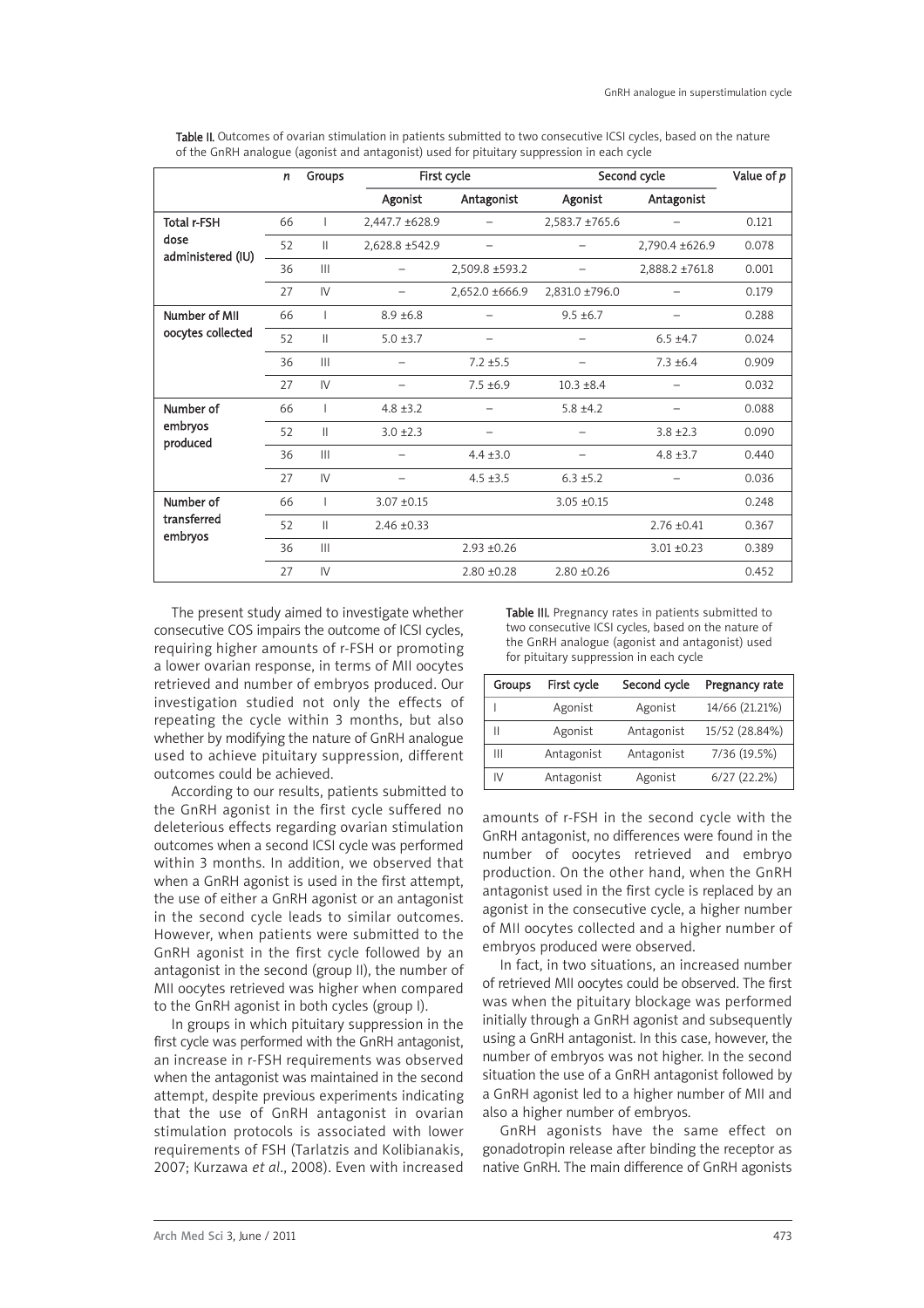used in clinical practice, in comparison with native GnRH, is that the half-life time and the bioavailability are prolonged, due to increased lipophilicity [18]. The continuous administration of GnRH agonists (daily or depot application) initially causes LH and FSH hypersecretion (flare-up), which is followed after a period of about 10 days by desensitization of the pituitary and profound suppression of LH and FSH [19]. The lack of pulsatile secretion of LH and FSH during long-term treatment with GnRH agonists results in the arrest of follicular growth at the gonadotrophindependent stage [20, 21].

Unlike GnRH agonists, the antagonists do not induce an initial hypersecretion of gonadotropins but instead cause an immediate and rapid reversible suppression of gonadotropin secretion. The principal mechanism of action of GnRH antagonists is competitive occupancy of the GnRH receptor. Their administration results in the suppression of LH (about 70%) and FSH (about 30%) serum levels after about 6 h [22-24].

Our results demonstrated that different protocols for pituitary blockage, in two consecutive cycles, have positive effects on the response to the COS. Why repetitive pituitary blockage protocols may have detrimental effects on the gonadotrophs is still a matter of debate. However, we suggest that the different mechanism of action of the two GnRH analogues may be responsible for the improved response to the COS.

Regarding the requirements of r-FSH, we also observed an increase in the total dose administered, although statistical significance was not achieved. This could be due to a higher inhibitory effect of the GnRH antagonist in ovaries on the consecutive cycle, since it is well established that specific GnRH receptors are present in human granulosa cells [25].

Both forms of GnRH receptors, GnRH I and GnRH II, are expressed in various compartments of the human ovary, so that GnRH and its analogues not only influence steroidogenesis, but also induce a decrease in proliferation and promote apoptosis of the ovarian cells [26]. When pituitary suppression is performed with a GnRH antagonist, the inhibitory effects of the analogue on the granulosa cells are more pronounced, and a second consecutive cycle would require higher amounts of r-FSH to stimulate follicular development. This hypothesis is corroborated by the findings of Giampietro *et al*. [27], who compared the levels of apoptosis in granulosa cells from women treated with a GnRH agonist or a GnRH antagonist and found that the mean concentrations of oestradiol, testosterone and progesterone in the follicular fluid were significantly lower in the GnRH antagonist treated group.

Even if we cannot exclude a possible bias associated with the retrospective analysis of the data, our findings suggest that, when a COS cycle with GnRH antagonist has an unsuccessful pregnancy outcome, a consecutive cycle performed within 3 months should be repeated switching to the GnRH agonist protocol, in order to achieve better outcomes, at least with regard to the number of oocytes collected and embryos produced.

In conclusion, the data of the present investigation suggest that there are no deleterious effects of consecutive ovarian stimulation cycles, in terms of retrieved oocytes and embryo production. When a GnRH agonist is employed for pituitary suppression in the first cycle, the consecutive cycle shows comparable outcomes when performed with either a GnRH agonist or a GnRH antagonist. On the other hand, when the first cycle is carried out with a GnRH antagonist, our data suggest that the use of a GnRH agonist in the successive cycle may promote the retrieval of a higher number of oocytes and the consequent production of a higher number of embryos.

#### References

- 1. Baruffi RL, Mauri AL, Petersen CG, et al. Recombinant LH supplementation to recombinant FSH during induced ovarian stimulation in the GnRH-antagonist protocol: a meta-analysis. Reprod Biomed Online 2007; 14: 14-25.
- 2. Albano C, Smitz J, Camus M, et al. Comparison of different doses of gonadotropin-releasing hormone antagonist Cetrorelix during controlled ovarian hyperstimulation. Fertil Steril 1997; 67: 917-22.
- 3. Porter RN, Smith W, Craft IL, Abdulwahid NA, Jacobs HS. Induction of ovulation for in-vitro fertilisation using buserelin and gonadotropins. Lancet 1984; 2: 1284-5.
- 4. Hernandez ER. Embryo implantation and GnRH antagonists: embryo implantation: the Rubicon for GnRH antagonists. Hum Reprod 2000; 15: 1211-6.
- 5. Ludwig M, Katalinic A, Diedrich K. Use of GnRH antagonists in ovarian stimulation for assisted reproductive technologies compared to the long protocol. Meta-analysis. Arch Gynecol Obstet 2001; 265: 175-82.
- 6. Al-Inany HG, Abou-Setta AM, Aboulghar M. Gonadotrophin-releasing hormone antagonists for assisted conception: a Cochrane review. Reprod Biomed Online 2007; 14: 640-9.
- 7. Lindheim SR, Morales AJ. GnRH antagonists followed by a decline in serum estradiol results in adverse outcomes in donor oocyte cycles. Hum Reprod 2003; 18: 2048-51.
- 8. Bodri D, Vernaeve V, Guillen JJ, et al. Comparison between a GnRH antagonist and a GnRH agonist flare-up protocol in oocyte donors: a randomized clinical trial. Hum Reprod 2006; 21: 2246-51.
- 9. Kolibianakis EM, Collins J, Tarlatzis BC, et al. Among patients treated for IVF with gonadotrophins and GnRH analogues, is the probability of live birth dependent on the type of analogue used? A systematic review and meta-analysis. Hum Reprod Update 2006; 12: 651-71.
- 10. Moraloglu O, Kilic S, Karayalcin R, et al. Comparison of GnRH agonists and antagonists in normoresponder IVF/ICSI in Turkish female patients. Adv Ther 2008; 25: 266-73.